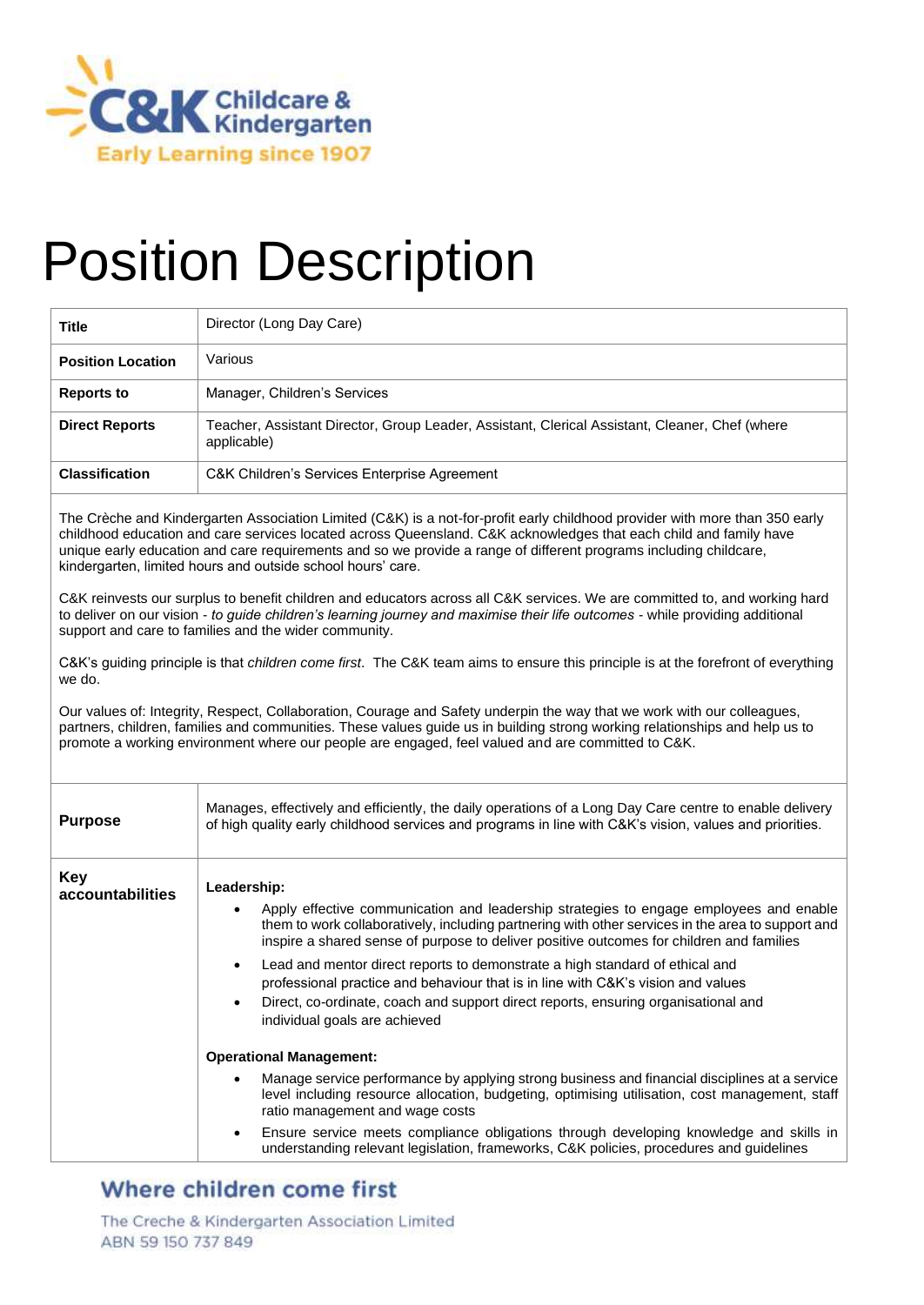

|                                         | Maintain a safe environment for children, families, employees and visitors and implement<br>strategies to achieve safety outcomes, constantly driving continuous improvement                                                                                                                              |
|-----------------------------------------|-----------------------------------------------------------------------------------------------------------------------------------------------------------------------------------------------------------------------------------------------------------------------------------------------------------|
|                                         | Facilitate service reconciliation activities and build/maintain relationships with key community<br>٠<br>Aboriginal and Torres Strait Islander stakeholders and organisations                                                                                                                             |
|                                         | <b>Education and Practice:</b>                                                                                                                                                                                                                                                                            |
|                                         | Monitor the implementation of C&K's early childhood curriculum framework (Listening &<br>$\bullet$<br>Learning Together), with the Early Years Learning Framework in conjunction with the<br><b>Educational Leader</b>                                                                                    |
|                                         | Support and implement strategies that enhance inclusion regardless of the child and family<br>$\bullet$<br>circumstances                                                                                                                                                                                  |
|                                         | Support employees with the development of partnerships with families where their<br>$\bullet$<br>contributions to the program are valued, acknowledged and regularly discussed                                                                                                                            |
|                                         | Nurture and grow professional networks and relevant professional associations to maintain<br>٠<br>contemporary awareness of current trends and evidence based approaches in early childhood<br>education and early childhood development                                                                  |
|                                         | Ensure service improvement strategies support C&K's reconciliation and inclusion priorities<br>$\bullet$<br>and strategies                                                                                                                                                                                |
|                                         | Ensure protecting children's safety and wellbeing is embedded in everyday practice by<br>٠<br>implementing the C&K Child Protection Framework                                                                                                                                                             |
|                                         | Relationships with children:                                                                                                                                                                                                                                                                              |
|                                         | Demonstrate a genuine interest in children and focus on fostering a sense of belonging, being<br>$\bullet$<br>and becoming in daily interactions and practices                                                                                                                                            |
|                                         | Treat all children with dignity and respect, embracing each child's unique family and<br>$\bullet$<br>background                                                                                                                                                                                          |
|                                         | Demonstrate the ability to guide children's behaviour in a positive way and encourage children<br>$\bullet$<br>to interact with others with care, empathy and respect                                                                                                                                     |
|                                         | <b>Personal accountability:</b>                                                                                                                                                                                                                                                                           |
|                                         | Cooperate with all health and safety policies and procedures and take all reasonable care to<br>٠<br>ensure actions do not impact on the health and safety of employees, children and visitors                                                                                                            |
|                                         | Exemplify personal drive and integrity - take personal responsibility for meeting objectives,<br>$\bullet$<br>showing initiative and committing energy to see goals are achieved                                                                                                                          |
|                                         | Work collaboratively with the Children's Services Leadership Team and other C&K Managers<br>$\bullet$<br>to enable the service to achieve best practice and quality outcomes                                                                                                                              |
|                                         | Demonstrate resilience and professional conduct under pressure and scrutiny and show strong<br>$\bullet$<br>commitment to professional learning and self-development                                                                                                                                      |
|                                         | Model C&K values and demonstrate standards of excellence in professional practice and<br>$\bullet$<br>ethical behaviour                                                                                                                                                                                   |
| <b>Key Selection</b><br><b>Criteria</b> | <b>Qualifications:</b><br>Preferred - tertiary qualifications in human/social services, management, business, education or related<br>field                                                                                                                                                               |
|                                         | Leadership:<br>Demonstrated experience managing, mentoring and supporting early childhood education and care<br>services/programs to deliver high quality outcomes, and in building a capable and engaged workforce.                                                                                      |
|                                         | <b>Operational management:</b><br>Demonstrated experience driving performance and delivering positive results in early childhood<br>education and care services in a competitive environment, with particular regard to:<br>Day to day management of Long Day Care centre<br>Strong financial management, |
|                                         |                                                                                                                                                                                                                                                                                                           |

### Where children come first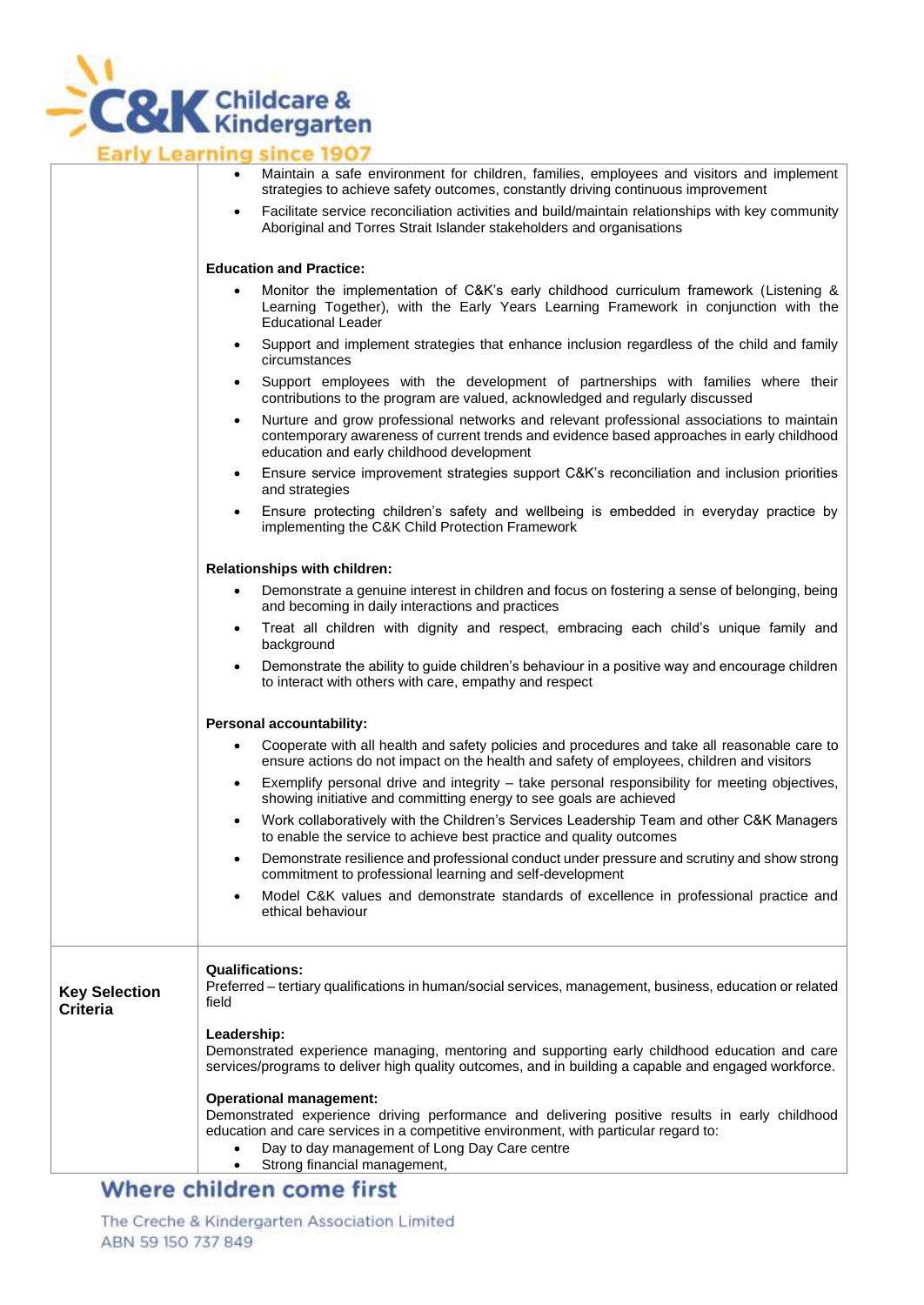

|  | Supporting people engagement, safety and wellbeing; and<br>Client relationship management and retention.                                                                                                                                                                                                                                                                                                             |
|--|----------------------------------------------------------------------------------------------------------------------------------------------------------------------------------------------------------------------------------------------------------------------------------------------------------------------------------------------------------------------------------------------------------------------|
|  | <b>Education &amp; Practice:</b><br>Practical and comprehensive knowledge of key issues, strategies and best practice in early childhood<br>education, child health, wellbeing and inclusion, early childhood curricula and development frameworks.                                                                                                                                                                  |
|  | <b>Relationships with children:</b><br>Demonstrated experience in providing practical guidance to employees that ensures quality<br>outcomes for children<br>Demonstrated experience building and maintaining positive relationships with families that<br>supports each child's needs                                                                                                                               |
|  | <b>Personal accountability:</b><br>Evidence of sound professional experience that shows:<br>Initiative and strong sense of personal responsibility for continuous improvement, meeting<br>$\bullet$<br>objectives and managing health and safety risks;<br>Models professional and ethical behavior;<br>٠<br>Commits to personal development; and<br>Displays courses in the provision of advise and decision making |

• Displays courage in the provision of advice and decision making.

#### **Additional information**

The successful applicant will be required to travel, as necessary. Hold a positive notice (Blue Card) working with children check; current First Aid and CPR, Asthma & Anaphylaxis; and a current driver's license. The information above is not intended to be an all-inclusive list of the responsibilities of the job described. Rather, they are intended only to describe the general nature of the job. C&K is a growing organisation; to support the vision for the business it is expected that the incumbent will evolve the position over time in alignment with the dynamic nature of the business and the region.

#### **Workplace Health and Safety**

| <b>Physical Job Demands Profile</b>   |                                                                       |
|---------------------------------------|-----------------------------------------------------------------------|
| <b>Physical Factor</b>                | <b>Frequency and Duration</b>                                         |
| Standing and/or walking               | Frequent - performed for 1/3 to 2/3 of work day, 101-500              |
|                                       | repetitions per day, or 11-63 repetitions per hour                    |
| Sitting                               | <b>Constant</b> – performed for more than 2/3 of work day, or more    |
|                                       | than 500 repetitions per day, or more than 63 repetitions per hour    |
| Lifting                               | Occasional – performed for up to 1/3 of work day, or 1-100            |
|                                       | repetitions per day, or 1-12 repetitions per hour                     |
| Carrying                              | Occasional – performed for up to 1/3 of work day, or 1-100            |
|                                       | repetitions per day, or 1-12 repetitions per hour                     |
| Pushing and/or pulling                | Occasional – performed for up to 1/3 of work day, or 1-100            |
|                                       | repetitions per day, or 1-12 repetitions per hour                     |
| Climbing                              | <b>Rare</b> – performed for less than 5% of a work day or less than   |
|                                       | once per day e.g. once per week                                       |
| Bending and twisting                  | <b>Occasional</b> – performed for up to 1/3 of work day, or 1-100     |
|                                       | repetitions per day, or 1-12 repetitions per hour                     |
| Kneeling, crouching and squatting     | <b>Occasional</b> – performed for up to $1/3$ of work day, or $1-100$ |
|                                       | repetitions per day, or 1-12 repetitions per hour                     |
| Reaching                              | Occasional – performed for up to 1/3 of work day, or 1-100            |
|                                       | repetitions per day, or 1-12 repetitions per hour                     |
| Handling and gripping – low items     | <b>Constant</b> – performed for more than 2/3 of work day, or more    |
|                                       | than 500 repetitions per day, or more than 63 repetitions per hour    |
| Handling and gripping - high exertion | <b>Rare</b> – performed for less than 5% of a work day or less than   |
|                                       | once per day e.g. once per week                                       |

## Where children come first